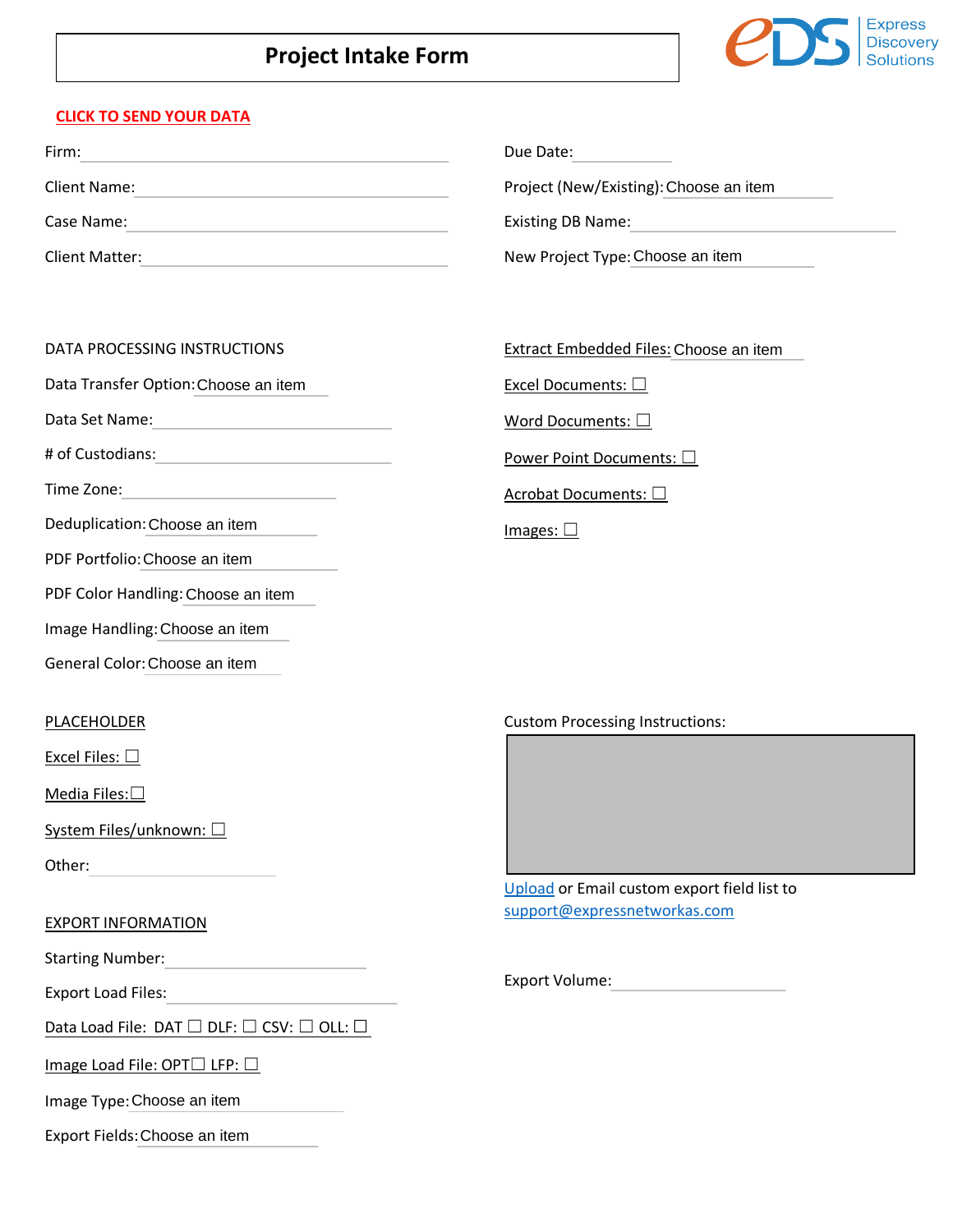

## **Project Intake Form**

Endorsement 01: Choose an item

Text or Field: Choose an item

Data to Endorse:

Endorsement 02:

Text or Field: Choose an item

Data to Endorse:

Endorsement 03:

Text or Field: Choose an item

Data to Endorse:

Endorsement 04: Choose an item Endorsement 03: Choose an item<br>Choose an item Text or Field: Choose an item<br>rse: Data to Endorse:<br>Choose an item Endorsement 04: Choose an item Choose an item Text or Field: Choose an item<br>
Text or Field: Choose an item<br>
Data to Endorse:<br>
Choose an item Endorsement 04: Choose an item<br>
Choose an item Text or Field: Choose an item

Text or Field: Choose an item

Data to Endorse:

HOSTING INSTRUCTIONS

Hosting Platform: Choose an item

New or Existing: Choose an item

DB/Workspace Name:

DB Setup: Choose an item

Custom Instructions:

If adding new data to Existing

| Volume:               |
|-----------------------|
| List of Admin Users:  |
|                       |
| List of Reviewers:    |
| Special Instructions: |
|                       |